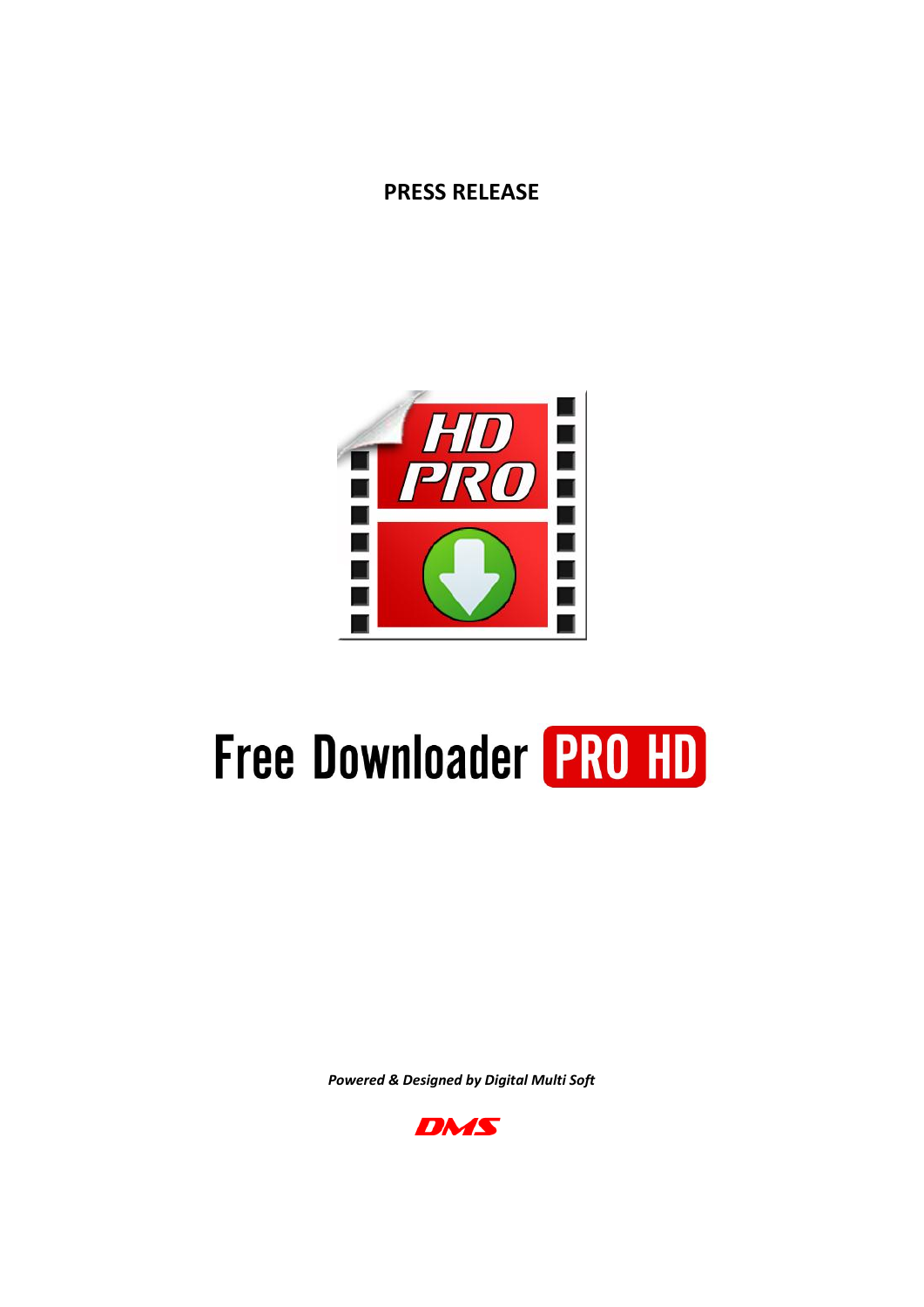| Free Downloader Pro<br>H                                                                | $\mathbf{x}$<br><b>The State of the Auto</b><br><b>Free Downloader PRO HD</b> |
|-----------------------------------------------------------------------------------------|-------------------------------------------------------------------------------|
|                                                                                         | Ver. 1.00                                                                     |
| 1. YouTube URL:                                                                         |                                                                               |
| http://www.youtube.com/watch?v=JxEMpuP2a0c                                              | Check Url                                                                     |
| 2. Title:                                                                               |                                                                               |
| Ralf M vs. Jimmy Andrews feat. Topazz - I'm Still Alive (censored) - YouTube            |                                                                               |
| 3. Select Download Quality:<br>1080p - MP4                                              |                                                                               |
|                                                                                         |                                                                               |
| 4. Select Download Format: (Video or Audio only)                                        |                                                                               |
| Video                                                                                   |                                                                               |
| <b>Video File Options</b>                                                               | <b>Audio Output Options</b>                                                   |
| Video Convert AVi (XVID) Same Quality as Original Video                                 | MP3 320 (Best Quality)<br>Format                                              |
|                                                                                         | V Normalize Audio (Only MP3 and WAV files)                                    |
| 5. Download to:                                                                         |                                                                               |
| <b>C:\Downloads</b>                                                                     | Select Dir                                                                    |
|                                                                                         | <b>STATUS: Ready to Download </b>                                             |
|                                                                                         |                                                                               |
| 6. Progress Download::                                                                  | Download                                                                      |
|                                                                                         |                                                                               |
| <b>Donate</b><br>You can make a donation if you would like to support our work. Thanks! | Help<br>Close<br>Cancel                                                       |

Free Downloader Pro HD is a freeware program to download your favorite Video and Audio files from Youtube.

Easy to use, you only need to check the URL of Youtube´s video and then the options for downloading will appear.

#### **The most professional option to download videos and / or audio files from Youtube:**

Free Downloader Pro HD allows to select the original video quality for download. Save your videos in Full HD format (only if itis available on Youtube) for a perfect view.

| 1080p - MP4              |  |
|--------------------------|--|
| 1080p - MP4              |  |
| 4. SWebM 720p - WebM     |  |
| 720p - MP4               |  |
| <b>WebM Large - WebM</b> |  |
| 480p - FLV               |  |
| WebM 480p - WebM         |  |
| 360p - FLV               |  |
| <b>Medium - MP4</b>      |  |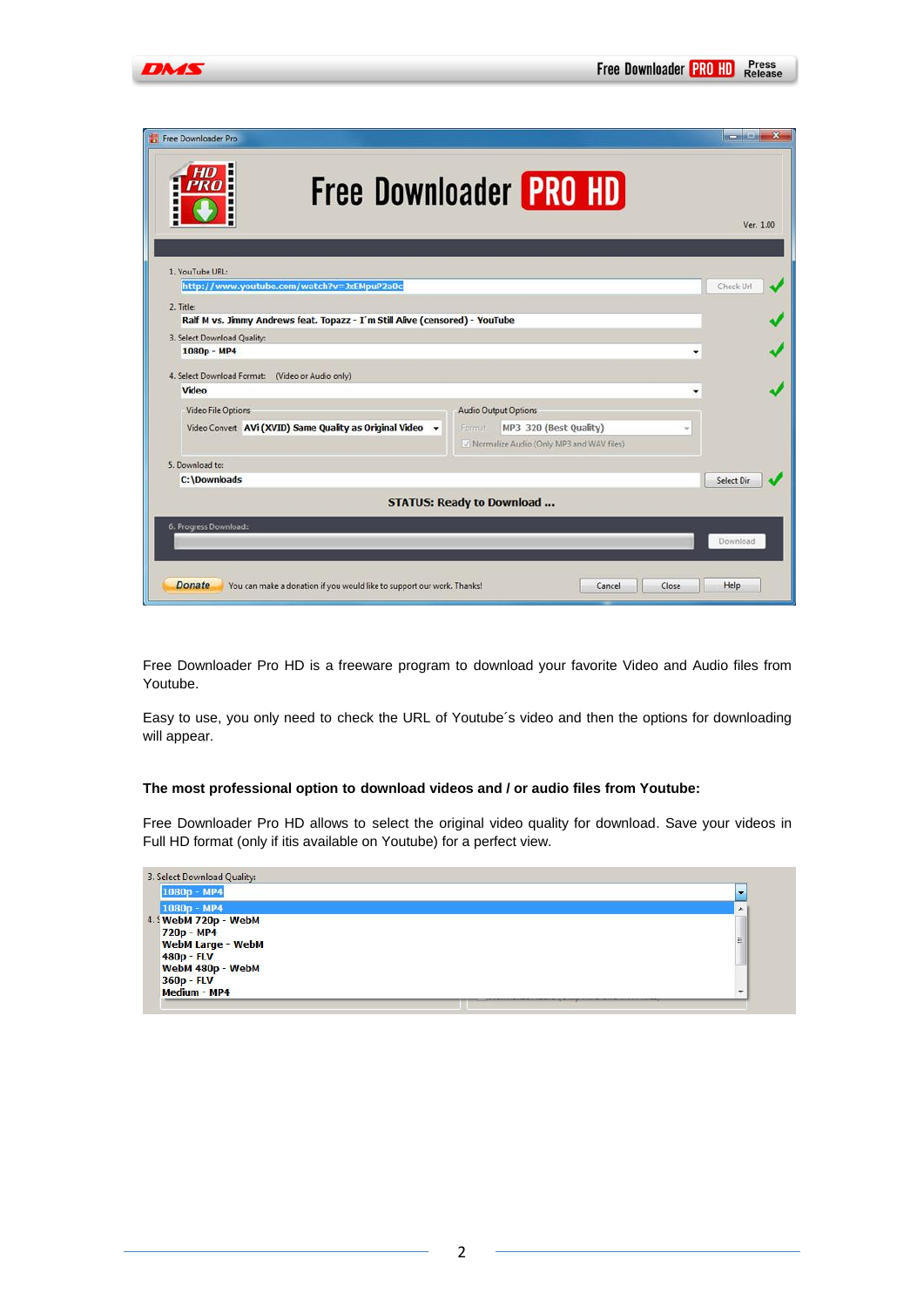

**Multiple options to save your videos and / or audio files:**

**Video Options:**

| <b>Video File Options</b> |                                                         |
|---------------------------|---------------------------------------------------------|
|                           | Video Convert Without Convert (Same as Downloaded)      |
|                           | <b>Without Convert (Same as Downloaded)</b>             |
|                           | AVi (XVID) Same Quality as Original Video               |
| Download to:              | AVI (DVIX 5) Same Quality as Original Video             |
| C:\Users\User             | <b>MPG (DVD PAL) 720 x 576</b>                          |
|                           | <b>MPG (DVD NTSC) 720 x 480</b>                         |
|                           | MP4 Ipod/Iphone 320 x 240 500 Kbps (LQ)                 |
|                           | MP4 Ipod/Iphone 480 x 320 2,5 Mbps (HQ)                 |
|                           | 3GP (Mobile) 176 x 144 (Low Quality)                    |
|                           | Progress Download 3GP (Mobile) 352 x 228 (High Quality) |

Here you have different options for download and / or convert your favorite video from Youtube:

- Without convert: You can download the same selected format uploaded on Youtube, you download "as is" (without conversion).
- AVI (XVID) AVI (DVIX 5): You can convert this video to those formats but WITH THE SAME QUALITY OF THE SELECTED VIDEO TO DOWNLOAD.
- MPG format conversion with two sizes: 720 x 576 (DVD Pal) or 720 x 480 (DVD NTSC).
- MP4 format conversion for Ipod / Iphone with two different qualities: Low Quality 320 x 240 500 Kbps or High Quality 480 x 320 2,5 Mbps.
- 3GP format for Mobile with two different qualities: Low Quality 176 x 144 or High Quality 352 x 228.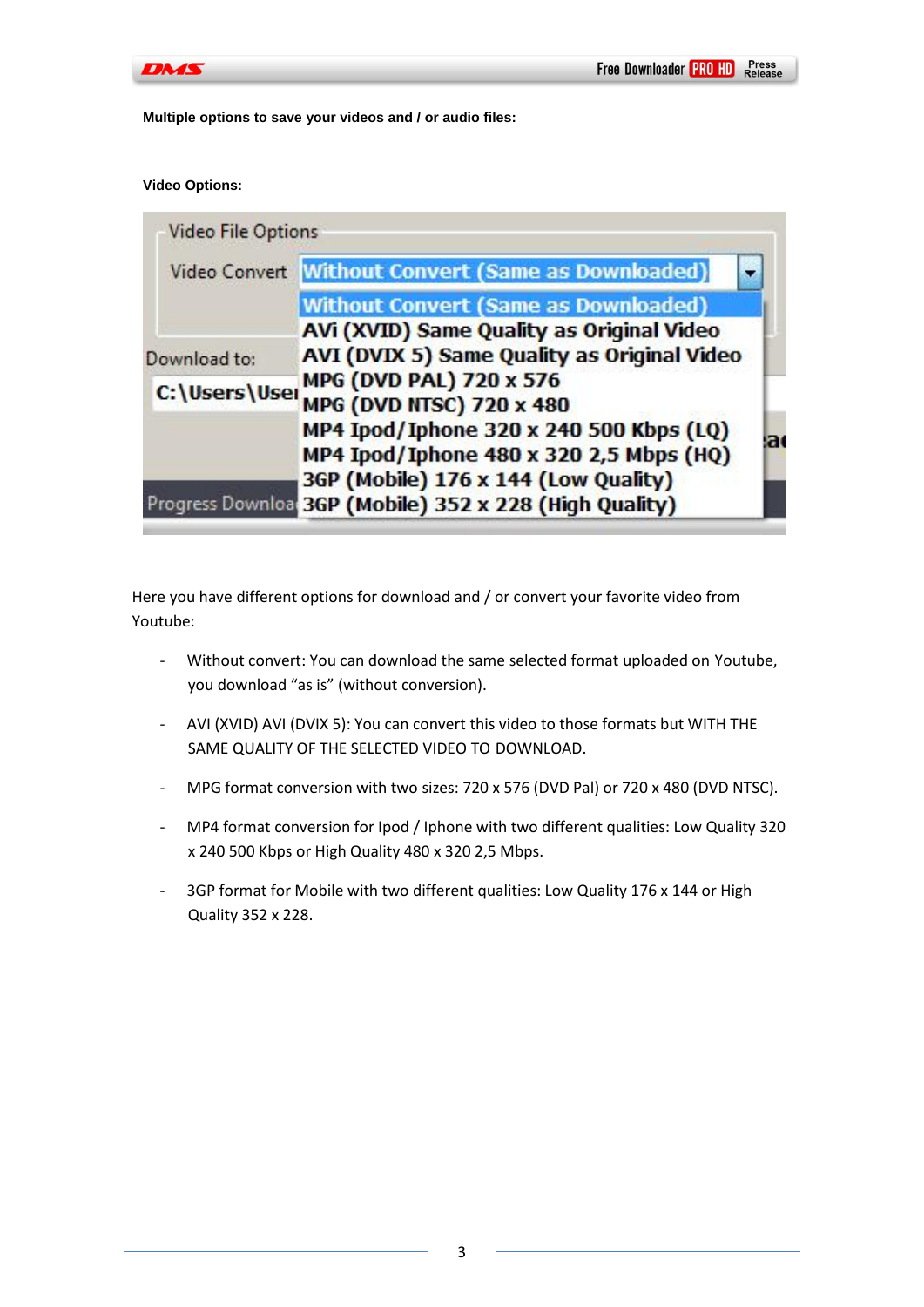## **Audio Options:**

| <b>Audio Output Options</b> |                                                             |  |
|-----------------------------|-------------------------------------------------------------|--|
| Format                      | MP3 192 (High Quality)                                      |  |
|                             | Normali MP3 320 (Best Quality)                              |  |
|                             | MP3 192 (High Quality)                                      |  |
|                             | MP3 128 (Mid Quality)<br>MP3 96 (Low Quality)<br><b>WAV</b> |  |
| dy to Dowl AIFF             | AC3                                                         |  |
|                             | WMA<br><b>FLAC</b><br><b>OGG</b>                            |  |
|                             | ASF                                                         |  |

Here you can choose different audio formats to convert your favorite Youtube video:

- MP3 with different bitrates (320, 192, 128, 96 Kbps), WAV, AIFF, AC, WMA, FLAC, OGG and ASF.

## **\*NEW\* AUDIO OPTION: Normalize your Audio files**

Free Downloader Pro HD has the possibility to **Normalize**\* to 0 db (only MP3 and WAV files).

| Format | <b>WAV</b>                                 |  |
|--------|--------------------------------------------|--|
|        | V Normalize Audio (Only MP3 and WAV files) |  |

\*What´s *"Normalize"*? It is a process of uniformly increasing or decreasing the amplitude of an audio file. Normally it increases an audio file with low amplitude level (very usual in Youtube), improving the sound quality.